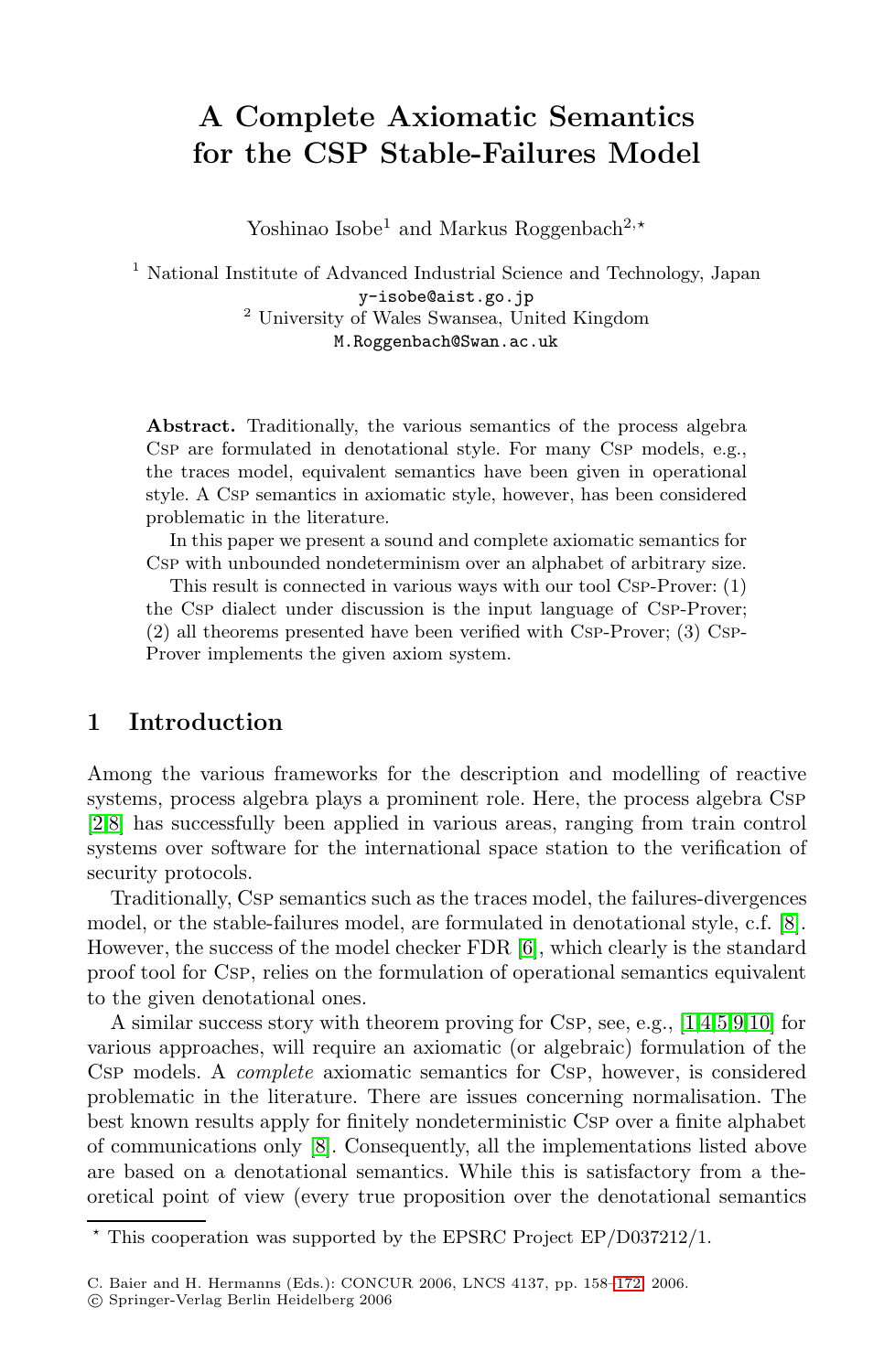can be proven within the theorem prover — up to the incompleteness of the underlying  $logic<sup>1</sup>$  $logic<sup>1</sup>$  $logic<sup>1</sup>$ , the actual proof-practise relies on an known to be *incomplete* set of algebraic laws and proof rules derived from the denotational semantics implemented.

In this paper we present a sound and complete axiomatic semantics for Csp with unbounded nondeterminism over an alphabet of arbitrary size. Here, we consider full Csp, where the generic internal choice operator has been replaced by a restricted one (this is necessary in order to obtain a set of processes rather than a class), and where recursion is replaced by infinite nondeterminism over depth-finite processes. We show in Theorem [1](#page-4-0) that this language is expressive with respect to the stable-failures domain.

The considered Csp dialect is the input language of our tool Csp-Prover [\[3,](#page-14-9)[4](#page-14-4)[,5\]](#page-14-5). Csp-Prover is an interactive theorem prover which supports refinement proofs over various denotational semantics of the process algebra Csp. In the context of this paper, we use Csp-Prover to verify that our axiom system is sound (in this process we found some of the Csp laws established in the literature to be incorrect — see Section [3\)](#page-5-0) as well as to show that the two transformations involved in the completeness proof are semantics preserving.

The paper is organised as follows: First, we introduce our Csp dialect and show that it is expressive. In Section [3](#page-5-0) we present a sound axiom system  $\mathcal{A}_{\mathcal{F}}$ for stable-failures equivalence. The proof that the axiom system  $\mathcal{A}_{\mathcal{F}}$  is complete involves two steps: (1) sequentialisation, see Section [4,](#page-7-0) and (2) normalisation of sequential processes, see Section [5.](#page-9-0) Finally, we briefly discuss how to verify the theorems given in this paper with Csp-Prover.

#### **2 The CSP-Dialect**

This section summarises syntax and semantics of the input language of Csp-Prover. Especially, we show that it is expressive and that it can deal with infinitely many mutual recursive processes.

#### **2.1 Syntax**

Fig. [1](#page-2-0) shows the syntax of Csp implemented in Csp-Prover: given an alphabet of communications  $\Sigma$  and the data type of natural numbers Nat, we form a set  $Sel(\Sigma)$  of selectors to be explained below. Proc<sub>Σ</sub> denotes the set of the processes whose alphabet is  $\Sigma$ .

The set  $Sel(\Sigma)$  of selectors used in the replicated internal choice is defined as the disjoint sum of the powerset over  $\Sigma$  and the set of the natural numbers:

$$
Sel(\Sigma) = \{ (set) \land \mid A \subseteq \Sigma \} \cup \{ (nat) \land \mid n \in Nat \}
$$

Note that replicated internal choice takes a *subset* of  $Sel(\Sigma)$  as its parameter.

<span id="page-1-0"></span><sup>1</sup> The traditional formulation of the denotational Csp semantics involves higher-order concepts such as chain-completeness or metric-completeness.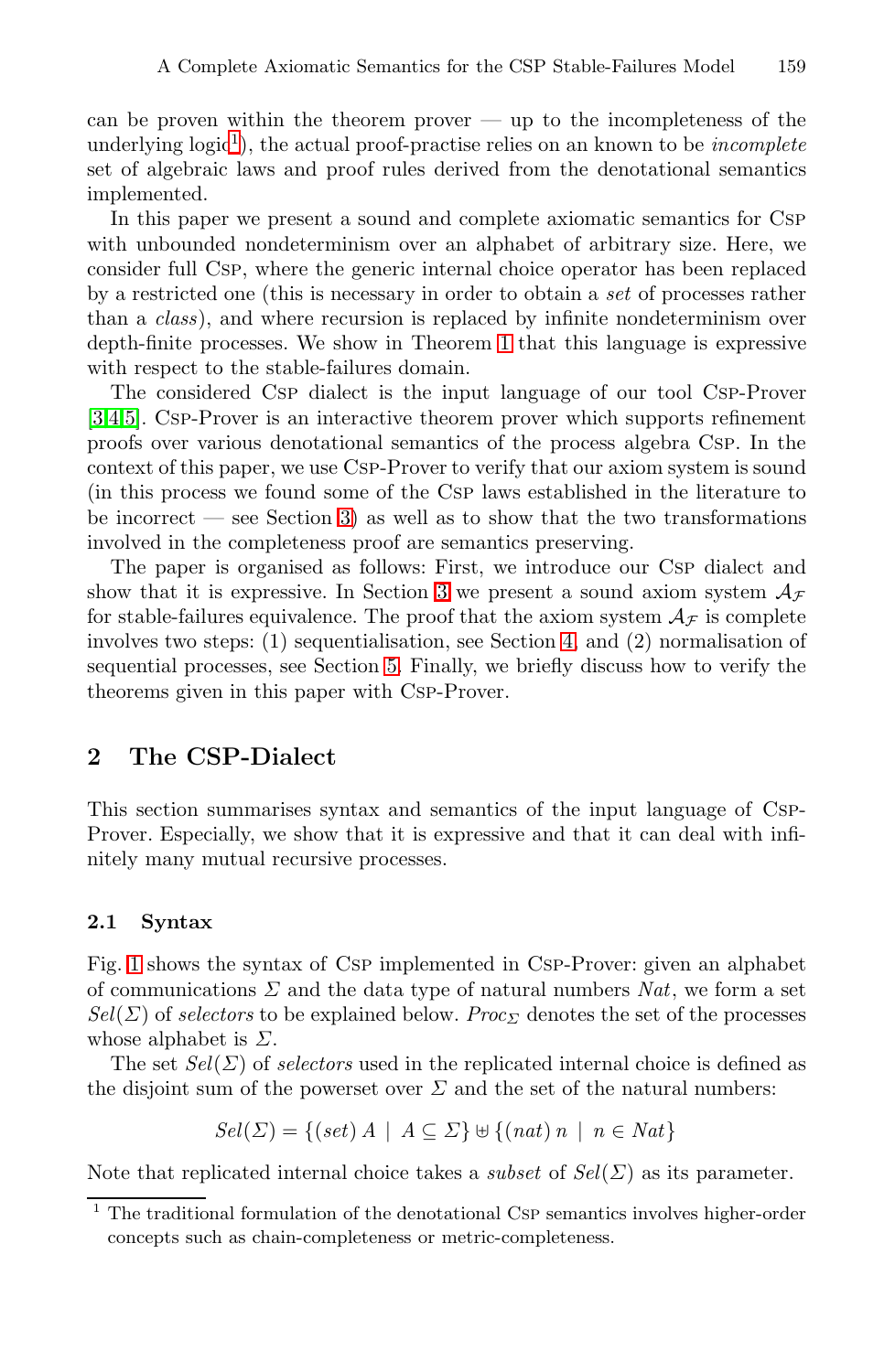| $P ::=$ Skip                       | %% successful terminating process |
|------------------------------------|-----------------------------------|
| <b>Stop</b>                        | %% deadlock process               |
| Div                                | %% divergence                     |
| $a \rightarrow P$                  | $%$ action prefix                 |
| ? $x : A \rightarrow P(x)$         | $%$ prefix choice                 |
| $P \square P$                      | %% external choice                |
| $P \sqcap P$                       | %% internal choice                |
| $\mathop{!}!s:S\bullet P(s)$       | %% replicated internal choice     |
| if $b$ then $P$ else $P$           | %% conditional                    |
| $P \parallel X \parallel P$        | %% generalized parallel           |
| $P \setminus X$                    | $%$ % hiding                      |
| P[ r ]                             | %% relational renaming            |
| $P \, \overset{\circ}{\circ} \, P$ | %% sequential composition         |
| $\lfloor n \rfloor$                | %% depth restriction              |

<span id="page-2-0"></span>where  $A, X \subseteq \Sigma, S \subseteq Sel(\Sigma), b$  is a condition,  $r \in \mathbb{P}(\Sigma \times \Sigma)$ , and  $n \in Nat$ .

**Fig. 1.** Syntax of basic Csp processes in Csp-Prover

One difference from conventional Csp is that we replace the generic internal choice  $\Box \mathcal{P}$  by a replicated internal choice !!  $s : S \bullet P(s)$ , i.e., instead of having internal choice over an arbitrary class of processes  $P \subseteq \text{Proc}_{\Sigma}$ , internal choice is restricted to run over an indexed set of processes  $P(s)$ :  $Sel(\Sigma) \Rightarrow Proc_{\Sigma}$ only, where the index set S is a subset of  $Sel(\Sigma)$ . The other difference is that we introduce restriction ↓ as a basic operator. Restriction plays an important role in full-normalisation. In the stable-failures model, restriction cannot be defined in terms of the other basic operators, see [\[8\]](#page-14-1).

The following shortcuts have proven to be useful:

*1set A* : 
$$
A \cdot P(A) =
$$
!! *s* : {*set A* | *A* ∈ *A*}  $\cdot P((set)^{-1}(s))$   
*1nat n* :  $N \cdot P(n) =$ !! *s* : {*nat* | *n* | *n* ∈ *N*}  $\cdot P((nat)^{-1}(s))$   
*1 x* : *A*  $\cdot P(x) =$ ! *set X* : {*x*} | *x* ∈ *A*}  $\cdot P(contents(X))$ 

where  $A \subseteq \mathbb{P}(\Sigma)$ ,  $N \subseteq Nat$ ,  $A \subseteq \Sigma$ , and contents( $\{x\}$ ) = x. Moreover, if the range of the selector is the universe, the universe is often omitted, for example we write  $!nat \; n \bullet P(n)$  instead of  $!nat \; n : Nat \bullet P(n)$ .

#### **2.2 Semantics**

In this paper, we concentrate on the denotational stable-failures model  $\mathcal F$  of Csp. Its domain  $\mathcal{F}_{\Sigma}$  is given as the set of all pairs  $(T, F)$  that satisfy certain healthiness conditions, where  $T \subseteq \Sigma^{*\checkmark}$  and  $F \subseteq \Sigma^{*\checkmark} \times \mathbb{P}(\Sigma^{\checkmark})^2$  $F \subseteq \Sigma^{*\checkmark} \times \mathbb{P}(\Sigma^{\checkmark})^2$ , see [\[8\]](#page-14-1) for the details. The semantics of a process P is denoted by  $[ P ]_{\mathcal{F}}$ , where the map  $[ \cdot ]_{\mathcal{F}} : Proc_{\Sigma} \to$  $\mathcal{F}_{\Sigma}$  is expressed in terms of two functions:  $[P]_{\mathcal{F}} = (traces(P), failures(P)).$  Our definitions of traces and failures are identical to those given in [\[8\]](#page-14-1). However, we

<span id="page-2-1"></span><sup>2</sup> 
$$
\Sigma^{\checkmark}
$$
 :=  $\Sigma \cup \{\checkmark\}, \Sigma^{*\checkmark}$  :=  $\Sigma^* \cup \{t \cap \langle \checkmark \rangle \mid t \in \Sigma^*\}.$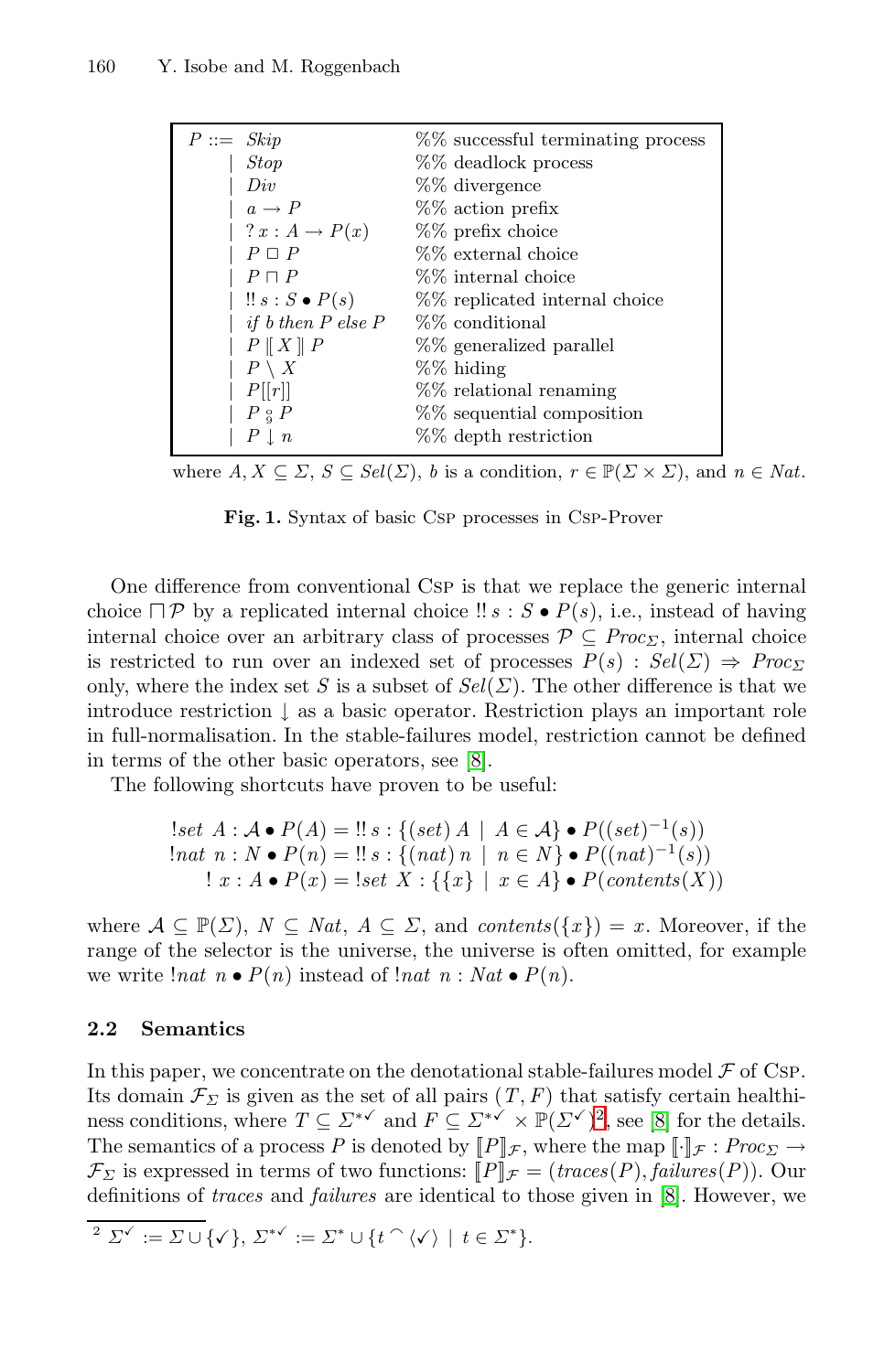need to add semantical clauses for our two new operators, namely replicated internal choice<sup>[3](#page-3-0)</sup> and depth restriction:

$$
traces(!! s : S \bullet P(s)) = \bigcup \{traces(P(s)) \mid s \in S\} \cup \{\langle\rangle\}
$$
  
failures(!! s : S \bullet P(s)) = \bigcup \{failures(P(s)) \mid s \in S\}  
traces(P \downarrow n) = traces(P) \downarrow n  
failures(P \downarrow n) = failures(P) \downarrow n

where the restriction functions over traces and failures are given as follows:

$$
T \downarrow n = \{ t \in T \mid \text{ length}(t) \le n \}
$$
  

$$
F \downarrow n = \{ (t, X) \in F \mid \text{ length}(t) < n \lor (\exists t'. t = t' \land \langle \checkmark \rangle, \text{length}(t) = n) \}
$$

Note that on the domain, which general internal choice and replicated internal choice share, they have the same semantics, see the semantical clauses for general internal choice in the stable-failures model as defined in [\[8\]](#page-14-1) (note  $\mathcal{P} \neq \emptyset$ ):

$$
traces(\sqcap P) = \bigcup \{traces(P) \mid P \in P\}
$$
  

$$
failures(\sqcap P) = \bigcup \{failures(P) \mid P \in P\}
$$

Process equivalence  $=\mathcal{F}$  and process refinement  $\mathcal{F}$  over the stable failures model are then defined as usual:

$$
P =_{\mathcal{F}} Q \Leftrightarrow traces(P) = traces(Q) \land failures(P) = failures(Q),
$$
  

$$
P \sqsubseteq_{\mathcal{F}} Q \Leftrightarrow traces(P) \supseteq traces(Q) \land failures(P) \supseteq failures(Q).
$$

#### **2.3 Expressiveness**

At first glance, the above defined input language of Csp-Prover seems to be weaker than full Csp as the generic internal choice operator  $\Box \mathcal{P}$  is missing. However, we can show our language to be expressive.

First, we define a function  $Proc_{\mathcal{T}(n)}$  on sets of traces and a function  $Proc_{\mathcal{F}(n)}$ on the domain  $\mathcal{F}_{\Sigma}$ , inductively on *n* as follows:

$$
Proc_{T(0)}(T) = Div
$$
  
\n
$$
Proc_{T(n+1)}(T) = ((! x : head(T) \bullet (x \to Proc_{T(n)}(tail(T, x)))) \square Div)
$$
  
\n
$$
\square (if (\langle \checkmark \rangle \in T) then Skip else Div)
$$
  
\n
$$
Proc_{F(0)}(T, F) = !set A : accept(T, F) \bullet (? x : A \to Div)
$$
  
\n
$$
Proc_{F(n+1)}(T, F) = (! x : head(F) \bullet (x \to Proc_{F(n)}(tail(T, x), tail(F, x)))) \square Div
$$

where *head*, tail, and *accept* are defined as

$$
head(T) = \{x \in \Sigma \mid \exists t. \langle x \rangle \cap t \in T\}
$$
  
\n
$$
head(F) = \{x \in \Sigma \mid \exists t \ X. (\langle x \rangle \cap t, X) \in F\}
$$
  
\n
$$
tail(T, x) = \{t \mid \langle x \rangle \cap t \in T\}
$$
  
\n
$$
tail(F, x) = \{(t, X) \mid (\langle x \rangle \cap t, X) \in F\}
$$
  
\n
$$
accept(T, F) = \{(\Sigma - Y) \mid (\langle \rangle, Y) \in F \land \checkmark \in Y \land (\forall x \notin Y. \langle x \rangle \in T)\}.
$$

<span id="page-3-0"></span> $^3$  To make the implementation easier we allow the empty set  $\emptyset$  as a set  $S$  of selectors. Consequently we need to add  $\{\langle\rangle\}$  to the set of traces. However, this makes sense only in models with a refinement top.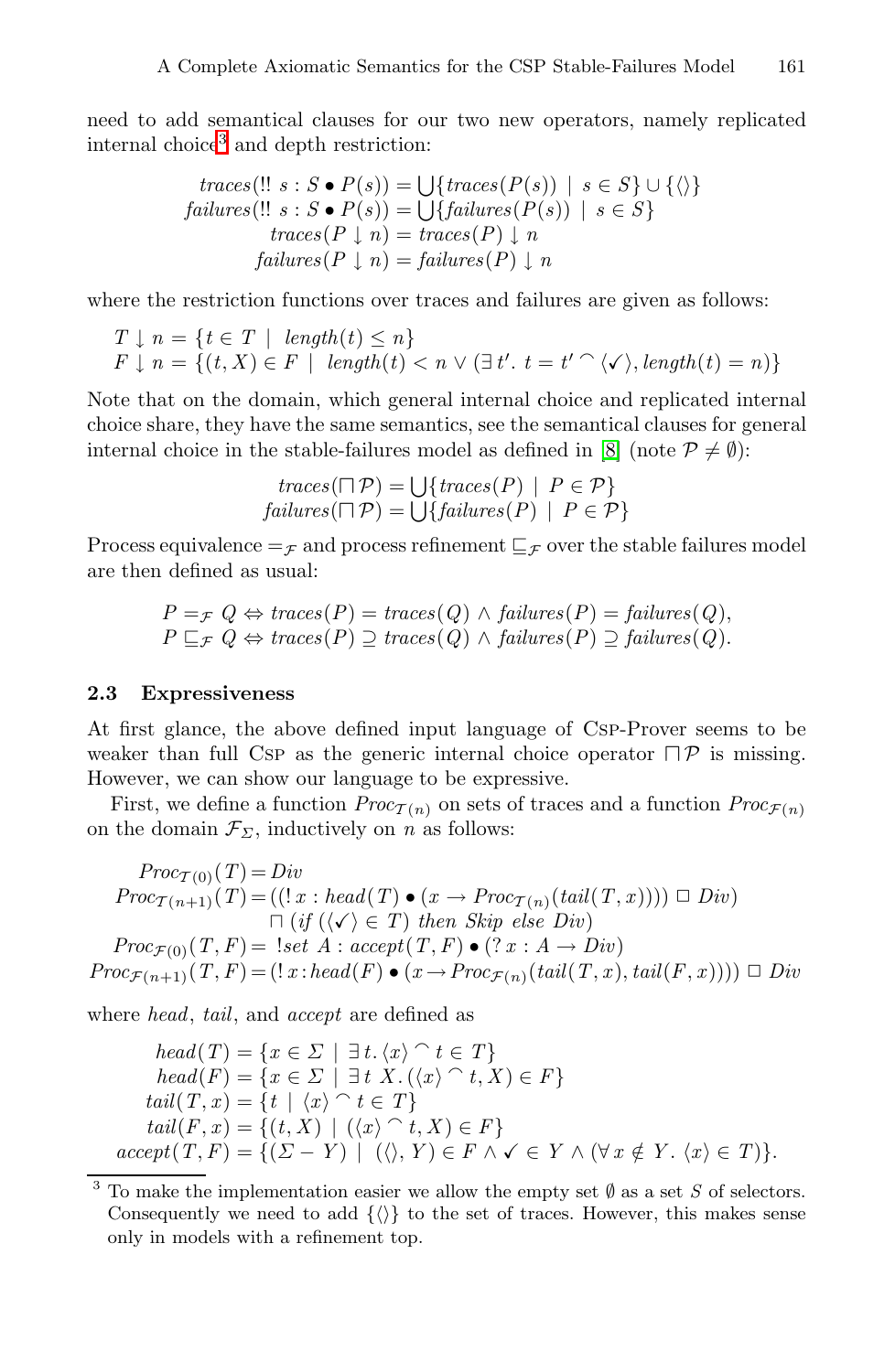Intuitively,  $A \in accept(T, F)$  is the set of communications which are not refused by F and can be performed by T. Next, define a function  $Proc_{\mathcal{F}}$  as follows:

 $Proc_{\mathcal{F}}(T, F) = ($ lnat n •  $Proc_{\mathcal{F}(n)}(T)) \ \sqcap \ ($ lnat n •  $Proc_{\mathcal{F}(n)}(T, F))$ 

<span id="page-4-0"></span>With these functions defined, we show that  $\llbracket \cdot \rrbracket_{\mathcal{F}}$  is surjective on  $\mathcal{F}_{\Sigma}$ :

**Theorem 1.** For all  $(T, F) \in \mathcal{F}_{\Sigma}$ ,  $[Proc_{\mathcal{F}}(T, F)]_{\mathcal{F}} = (T, F)$ .

*Proof sketch.* We prove by induction on  $n$ : if  $t \in traces(Proc_{T(n)}(T))$  or  $t \in \text{traces}(Proc_{\mathcal{F}(n)}(T, F))$  for some n, then  $t \in T$ . Then we show by induction on the length of  $t :$  if  $t \in T$  then  $t \in trace(Proc_{\mathcal{T}(length(t))}(T))$ . Hence,  $traces(Proc_{\mathcal{F}}(T, F)) = T$ . Equality for *failures* follows by a similar argument.  $\Box$ 

### **2.4 Recursive Processes**

Infinite processes can be effectively expressed by fixed points. For example, a buffer *Buffer*, which iteratively receives a real number  $r$  from the channel in and sends it to a channel *out* together with an increasing natural number id, can be defined by using a solution f of the following system of equations<sup>[4](#page-4-1)</sup>:

$$
f\left(Empty\left(id\right)\right) =_{\mathcal{F}} in ? r \rightarrow (f\left(Full\left(r, id\right)\right))
$$

$$
f\left(Full\left(r, id\right)\right) =_{\mathcal{F}} out\left(r, id\right) \rightarrow (f\left(Empty\left(id + 1\right)\right))
$$

where *Empty* and *Full* are *names*, and  $f$  is a function whose domain is

 $Dom(f) = \{Empty(id) \mid id \in Nat\} \cup \{Full(r, id) \mid r \in Real, id \in Nat\}$ 

and whose range is the set of all processes. Any solution  $f$  is a fixed point  $(Fix \, fun)$  of the function  $fun : (Dom(f) \Rightarrow Proc_{\Sigma}) \Rightarrow (Dom(f) \Rightarrow Proc_{\Sigma})$ given as:

$$
fun(f)(Empty(id)) := in ?r \rightarrow (f(Full(r, id)))
$$
  

$$
fun(f)(Full(r, id)) := out(r, id) \rightarrow (f(Empty(id + 1)))
$$

Therefore, the process  $Buffer$ , which initially has no data and whose initial id is zero, is given as  $(Fix \, fun)(Empty(0)).$ 

Csp offers two standard approaches to deal with fixed-points: complete partial orders (cpo) with Tarski's fixed point theorem or complete metric spaces (cms) with Banach's fixed point theorem. The limits  $(Fix \, fun)$  and  $(Fix \, fun)$ of the converging sequences in Tarski's and Banach's fixed point theorems can be defined in our Csp-dialect as follows:

(Fix fun)(x) := !nat n 
$$
\bullet
$$
 ((fun<sup>(n)</sup>( $\lambda$  y. Div))(x))  
(Fix! fun)(x) := !nat n  $\bullet$  (((fun<sup>(n)</sup>( $\lambda$  y. Any))(x))  $\downarrow$  n)

where  $Div$  plays the role of the bottom element in the cpo approach and  $Any$ stands for any process, which corresponds to the arbitrary initial point of Banach's theorem. Then, as expected, the following properties hold:

```
<sup>4</sup> in ? r \to P(r) is a syntactic sugar for ? x : \{in(r) \mid r \in Real\} \to P(in^{-1}(x)).
```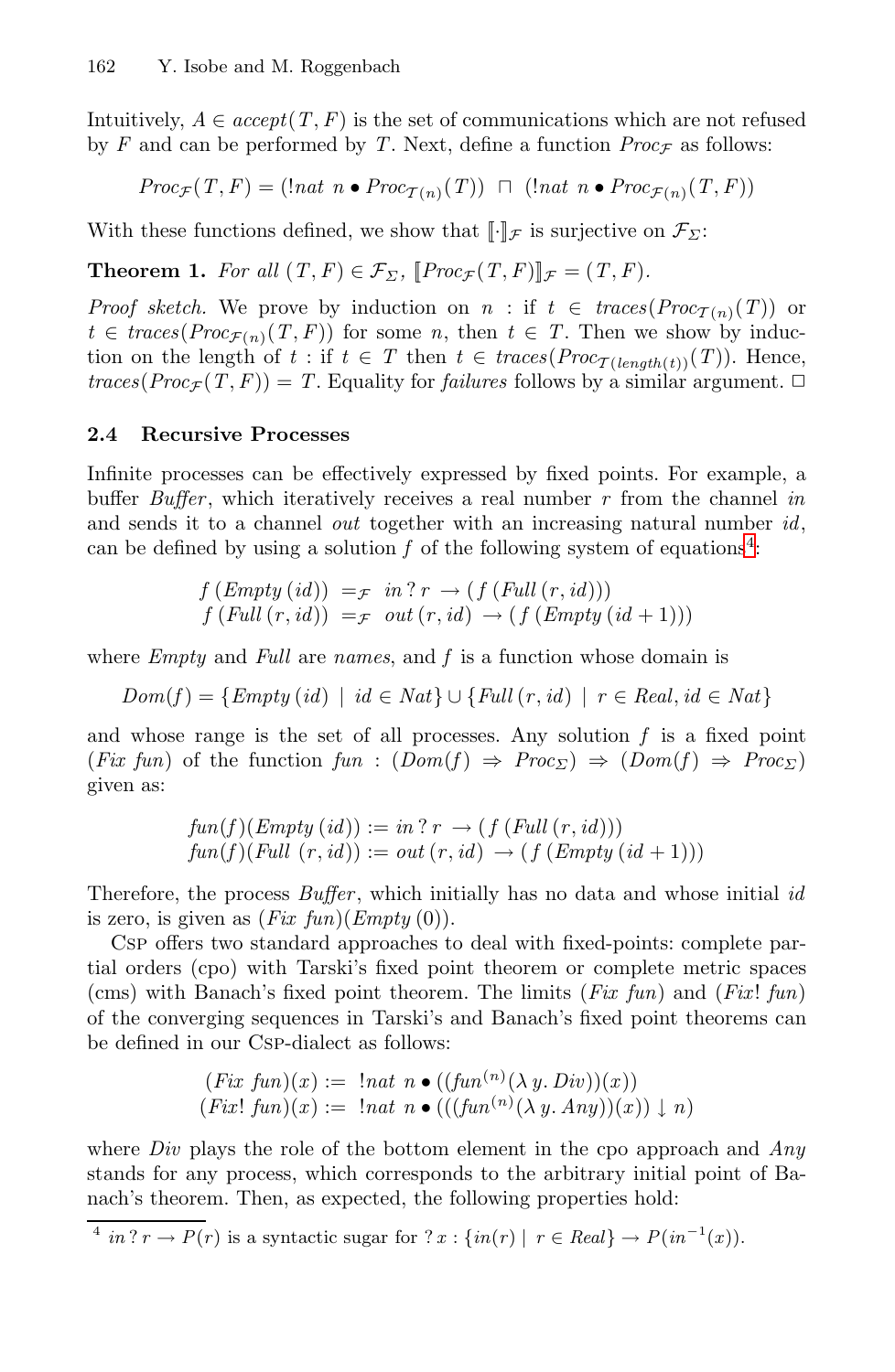- 1. Let  $fun \in ProcFun_{\Sigma}$ . Then  $(Fix fun)(x) =_{\mathcal{F}} (fun (Fix fun))(x)$  for all x; furthermore, for any f with  $(\forall x . f(x) = \tau \text{ fun}(f)(x))$  holds  $f(x) \sqsubseteq \tau$  (Fix fun)(x). Thus, (Fix fun) is the greatest fixed point on  $\mathbb{Z}_{\mathcal{F}}$ , in other words, it is the least fixed point in the semantic domain.
- 2. Let  $fun \in ProcFun_{\Sigma}$  be guarded and without hiding operator. Then we have  $(Fix! \, fun)(x) =_{\mathcal{F}} (fun (Fix! \, fun))(x)$  for all x; furthermore, for every f, if  $(\forall x. f(x) = \tau \, \text{fun}(f)(x))$  then  $f(x) = \tau \, \text{(Fix! fun})(x)$ . Thus,  $(\text{Fix! fun})$  is the unique fixed point on  $=\mathcal{F}$ .

Here,  $ProcFun_{\Sigma}$  is the set of functions fun such that for all x,  $(\lambda f. fun(f)(x))$ is a process-function. Each process-function  $P(f)$  is a process that may contain a process-function variable  $f$ , see, e.g., the above example *Buffer*.

Thus, both ways of Csp of dealing with systems of recursive equations, the cpo approach using Tarski's fixed point theorem as well as the cms approach using Banach's fixed point theorem, are expressible in the input language of Csp-Prover.

#### <span id="page-5-0"></span>**3 Axiom System**

In this section, we present a sound axiom system  $A_{\mathcal{F}}$  for the Csp stable-failures model. The completeness of  $\mathcal{A}_{\mathcal{F}}$  is shown later in the Sections [4](#page-7-0) and [5.](#page-9-0)

We write  $A_{\mathcal{F}} \vdash P = Q$  if the equality of two processes P and Q can be proven by equational and inductive reasoning from the axiom system  $A_{\mathcal{F}}$ . Fig. [2](#page-6-0) summarizes changes from the axiom system for finite processes given in [\[8\]](#page-14-1). The superscript  $*$  denotes modified laws, the superscript + denotes added laws.

Our axiom system  $A_{\mathcal{F}}$  replaces the usual unwinding laws for recursive processes such as  $(\mu X. P(X)) = P(\mu X. P(X))$  by new axioms (Tarski-fix) and (Banach-fix). While the unwinding laws have proven to be handy for verifying practical systems with Csp-Prover, at the same time they cause problems with normalization: see the discussion on infinite unwinding of divergent processes such as  $(\mu X. X)$  in [\[8\]](#page-14-1), p. 273. Our laws (Tarski-fix) and (Banach-fix), however, transforms recursive processes to unbounded nondeterministic processes. Such processes can then be analyzed via induction on n. We give an example of how to normalise a divergent process at the end of Section [5.](#page-9-0)

Secondly, we found that the well-known laws  $(\|X\| \rightarrow \text{split})$  and  $(\|X\| \rightarrow \text{input})$ (P.288–289 in [\[8\]](#page-14-1)) are not correct:

$$
(P \triangleright P') \|[X]\|(Q \triangleright Q')
$$
  
=  $(P \|[X]\|Q) \triangleright ((P' \|[X]\| (Q \triangleright Q')) \sqcap ((P \triangleright P') \|[X]\| Q'))$ ,  $([[X]\triangleright \neg \text{split})$   
 $(P \triangleright P') \|[X]\|(?x : A \to Q(x))$   
=  $(?x : (A - X) \to ((P \triangleright P') \|[X]\| Q(x)))$   
 $\Box ((P \|[X]\|(?x : A \to Q(x))) \triangleright (P' \|[X]\|(?x : A \to Q(x)))))$ . ([[X]\triangleright \neg \text{input})

For example, instantiate the processes in ( $\|X\|$ - $\triangleright$ -split) as follows:  $P = a \rightarrow Stop$ ,  $P' = Stop$ ,  $Q = Stop$ ,  $Q' = b \rightarrow Stop$ , and  $X = \emptyset$ , where  $a \neq b$ . In this case, the semantics of the left hand side of ( $[[X]]\rightarrow$ -split) does not contain the failure  $(\langle a \rangle, b)$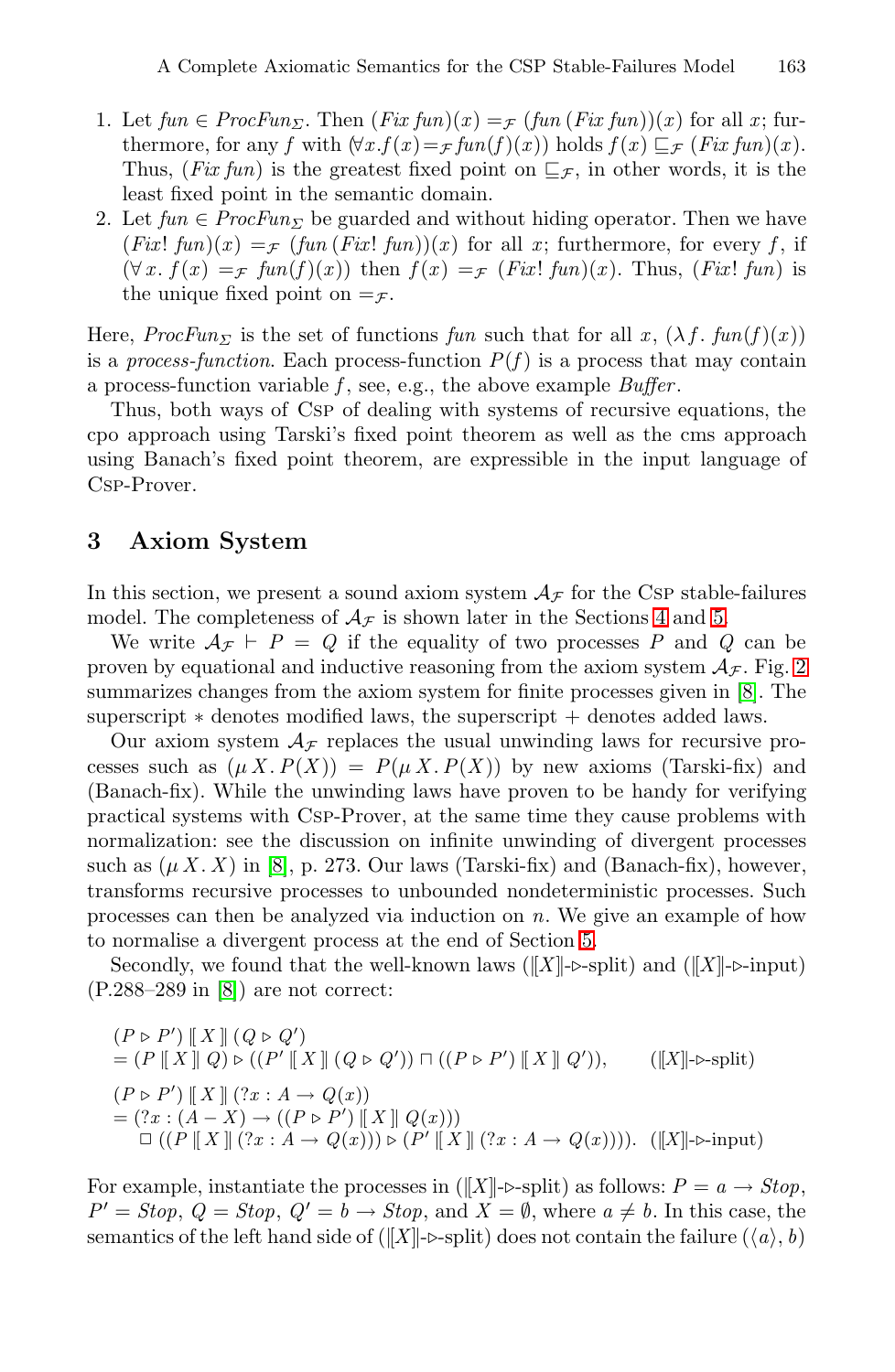| $(Fix \, fun)(x) = !nat \, n \bullet ((fun^{(n)}(\lambda y. Div))(x))$<br>$(Fix! \, fun)(x) = !nat \, n \bullet (((fun^{(n)}(\lambda y. P))(x)) \downarrow n)$                                                                                                                                                                                                                                                                                                                                                                                                                                                                                                                                               | $(Tarski-fix)^+$<br>$(Banach-fix)^+$                                                                                                                                                                                                                                                                                |
|--------------------------------------------------------------------------------------------------------------------------------------------------------------------------------------------------------------------------------------------------------------------------------------------------------------------------------------------------------------------------------------------------------------------------------------------------------------------------------------------------------------------------------------------------------------------------------------------------------------------------------------------------------------------------------------------------------------|---------------------------------------------------------------------------------------------------------------------------------------------------------------------------------------------------------------------------------------------------------------------------------------------------------------------|
| if $P = (?x : A \rightarrow P'(x)) \triangleright P''$ and $Q = (?x : B \rightarrow Q'(x)) \triangleright Q''$ then<br>P[[X]]Q<br>$= (?x : ((X \cap A \cap B) \cup (A - X) \cup (B - X)) \rightarrow$<br>if $(x \in X)$ then $(P'(x) \parallel X \parallel Q'(x))$<br>else if $(x \in A \cap B)$ then $((P'(x) \parallel X \parallel Q) \sqcap (P \parallel X \parallel Q'(x)))$<br>else if $(x \in A)$ then $(P'(x) \parallel X \parallel Q)$ else $(P \parallel X \parallel Q'(x)))$<br>$\triangleright ((P'' \, \  \, X \, \  \, Q) \sqcap (P \, \  \, X \, \  \, Q''))$<br>if $P = (?x : A \rightarrow P'(x)) \triangleright P''$ and $Q = ?x : B \rightarrow Q'(x)$ then<br>$P \parallel X \parallel Q$ | $(\Vert X \Vert \text{-}\rightarrow \text{-split})^*$                                                                                                                                                                                                                                                               |
| $=(?x:((X \cap A \cap B) \cup (A - X) \cup (B - X)) \rightarrow$<br>if $(x \in X)$ then $(P'(x) \  X \  Q'(x))$<br>else if $(x \in A \cap B)$ then $((P'(x) \parallel X \parallel Q) \sqcap (P \parallel X \parallel Q'(x)))$<br>else if $(x \in A)$ then $(P'(x) \parallel X \parallel Q)$ else $(P \parallel X \parallel Q'(x)))$<br>$\triangleright (P'' \parallel X \parallel Q)$                                                                                                                                                                                                                                                                                                                        | $(\Vert X \Vert \text{-}\rightarrow \text{input})^*$                                                                                                                                                                                                                                                                |
| $\mathop{!}!s:\emptyset \bullet P(s) = Div$<br>if $S \neq \emptyset$ and $(\forall s \in S. P(s) = Q)$ then $\exists s : S \bullet P(s) = Q$<br>$\mathbb{I}: s : (S_1 \cup S_2) \bullet P(s) = (\mathbb{I}: s : S_1 \bullet P(s)) \sqcap (\mathbb{I}: s : S_2 \bullet P(s))$<br>$\exists s : S \bullet (? x : A(s) \rightarrow P(s, x))$<br>$= !set X : \{A(s)   s \in S\}$                                                                                                                                                                                                                                                                                                                                  | $(!!-empty set)^+$<br>$(!!\text{-const})^*$<br>$(!!\text{-union-}\sqcap)^*$                                                                                                                                                                                                                                         |
| $(? x : X \rightarrow (!! s : \{s \in S \mid x \in A(s)\} \bullet P(s,x)))$<br>if $\forall s \in S$ . $Q(s) \in \{ Skip, Div\}$ then                                                                                                                                                                                                                                                                                                                                                                                                                                                                                                                                                                         | $(!!-input-!set)^+$                                                                                                                                                                                                                                                                                                 |
| $\mathbb{I}: s : S \bullet (P(s) \sqcup Q(s)) = (\mathbb{I}: s : S \bullet P(s)) \sqcup (\mathbb{I}: s : S \bullet Q(s))$<br>if $Q \in \{ Skip, Div\}$ then<br>$(!set X : \mathcal{X} \bullet (? x : X \to P(x))) \square Q = (? x : \bigcup \mathcal{X} \to P(x)) \square Q$                                                                                                                                                                                                                                                                                                                                                                                                                                | $(!!$ - $\Box$ -Dist) <sup>+</sup><br>$(!!-input-Dist)^+$                                                                                                                                                                                                                                                           |
| $P \downarrow 0 = Div$<br>$(P \downarrow n) \downarrow m = P \downarrow \min(n, m)$<br>$P = !nat \; n \bullet (P \downarrow n)$<br>$(!! s : S \bullet P(s)) \downarrow n =!! s : S \bullet (P(s) \downarrow n)$<br>$(P_1 \sqcap P_2) \downarrow n = (P_1 \downarrow n) \sqcap (P_2 \downarrow n)$<br>$(P_1 \square P_2) \downarrow n = (P_1 \downarrow n) \square (P_2 \downarrow n)$<br>$\mathit{Skip} \downarrow (n+1) = \mathit{Skip}$<br>$Div \downarrow n = Div$<br>$(?x:A\rightarrow P(x))\downarrow (n+1)=?x:A\rightarrow (P(x)\downarrow n)$                                                                                                                                                         | $(\downarrow$ -zero) <sup>+</sup><br>$(\downarrow$ -min) <sup>+</sup><br>$(\text{nat-}\downarrow)^+$<br>$(\downarrow$ -Dist) <sup>+</sup><br>$(\downarrow$ -dist) <sup>+</sup><br>$(\downarrow$ - $\Box$ -dist) <sup>+</sup><br>$(\text{skip-1})^+$<br>$(\text{div-}\downarrow)^+$<br>$(\downarrow \text{-step})^+$ |
| $? x : A \rightarrow P(x) = ((? x : A \rightarrow P(x)) \square Div) \sqcap (? x : A \rightarrow Div)$<br>$\exists s : S \bullet (\text{!} s \in X : \mathcal{X}(s) \bullet (\text{?} x : X \to Div))$                                                                                                                                                                                                                                                                                                                                                                                                                                                                                                       | $(?\text{-div})^+$                                                                                                                                                                                                                                                                                                  |
| $=$ !set $X:\bigcup\{\mathcal{X}(s) \mid s\in S\} \bullet (? x : X \to Div)$<br>if $X \subseteq Y$ and $(\forall Y \in Y, \exists X \in \mathcal{X}, X \subseteq Y \subseteq A)$ then<br>$((?x:A \rightarrow P(x)) \square Q) \sqcap (!set X : \mathcal{X} \bullet (?x : X \rightarrow Div))$<br>$= ((? x : A \rightarrow P(x)) \square Q) \sqcap (!set X : Y \bullet (? x : X \rightarrow Div))$                                                                                                                                                                                                                                                                                                            | $(!!$ -!set-div) <sup>+</sup><br>$($ ?-!set- $\subseteq$ ) <sup>+</sup>                                                                                                                                                                                                                                             |

<span id="page-6-0"></span>Fig. 2. The axiom system  $A_{\mathcal{F}}$  (differences from [\[8\]](#page-14-1))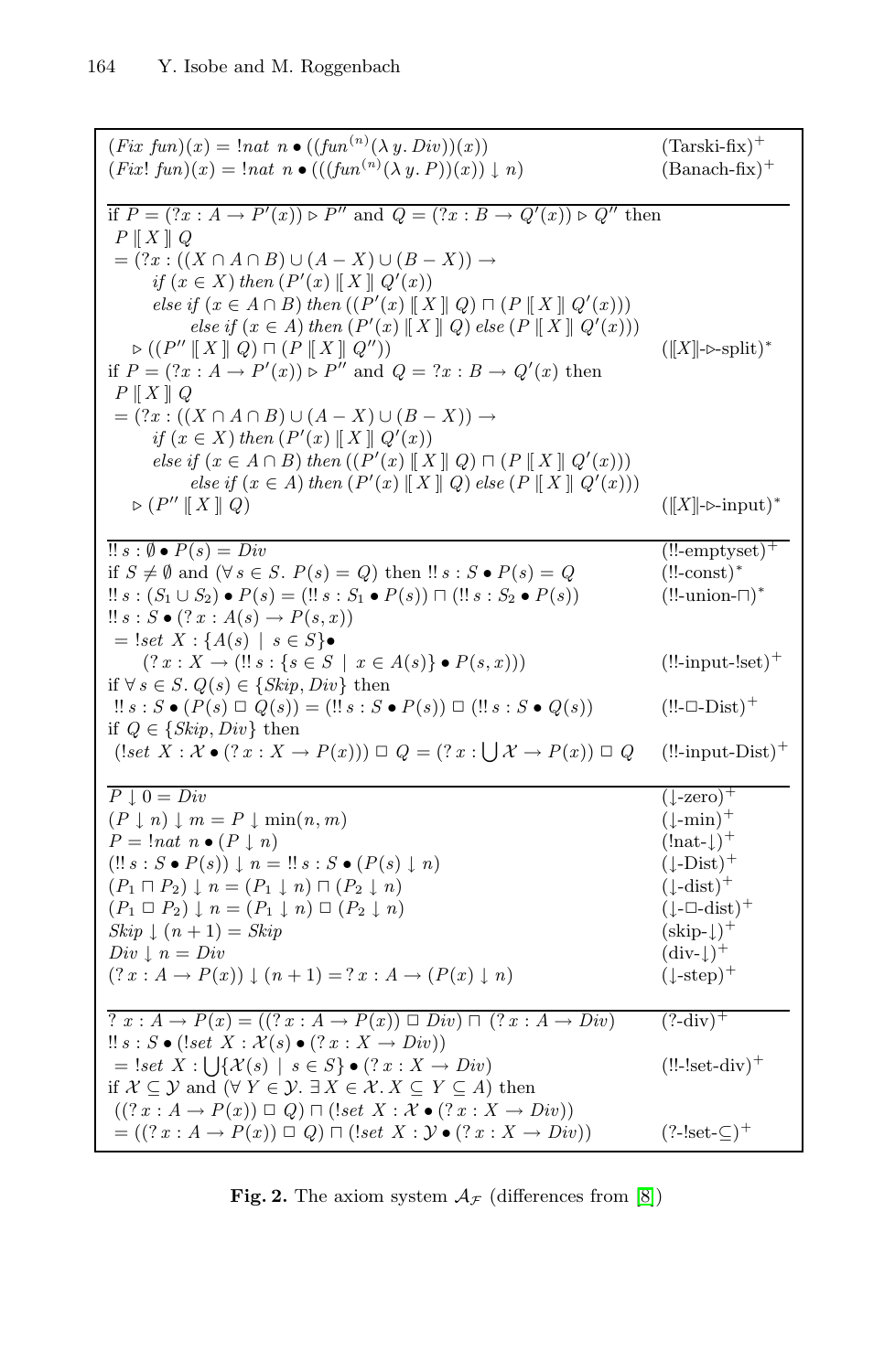because  $(Stop \triangleright (b \rightarrow Stop))$  can perform b even after P has performed a. On the other hand, the semantics of the right hand side of  $(\Vert X \Vert_{\neg} \rightarrow \text{split})$  contains the failure  $(\langle a \rangle, b)$  because it has a subexpression  $((a \rightarrow Stop) \|\emptyset\| Stop)$ . Therefore, the law  $(\|X\|)$ --split) does not hold. Similarly, there is a counter example (e.g.  $P = Stop, P' = b \rightarrow Stop, A = \{a\}, Q(a) = Stop, \text{ and } X = \emptyset$  for the law ( $||X||$ - $\triangleright$ -input). Hence, we modified the laws ( $||X||$ - $\triangleright$ -split) and ( $||X||$ - $\triangleright$ -input) as shown in Fig. [2.](#page-6-0) The modified laws are less generic than the original ones, but they are expressive enough to gain completeness.

Thirdly, we added laws  $(!!\cdots)$  for replicated internal choice  $!! s : S \bullet P(s)$ , as shown in Fig. [2,](#page-6-0) by modifying the laws for the (generic) internal choice  $\Box$ . The laws ( $\text{!!-input-Set}$ ),  $\text{!!!-}\square\text{-Dist}$ ), and ( $\text{!!-input-Dist}$ ) are used for replacing replicated internal choice by (external) prefix choice, considering the effects of Skip or Div. These laws were added instead of the following law for the binary internal choice (P.289 in [\[8\]](#page-14-1)):  $(P \square Skip) \square (Q \square Skip) = (P \square Q \square Skip).$ 

Furthermore, we added the laws  $($ ... $)$  for the restriction operator as shown in Fig. [2.](#page-6-0) The most important law is  $(\text{nat-}\downarrow)$  which is used for finitising the depth of infinite processes.

Finally, we added the laws (?-div),  $(!!$ -!set-div), and (?-!set- $\subseteq$ ) for normalising sequential processes. The law (?-!set- $\subseteq$ ) is used to satisfy the condition  $(N_3)$  of full normal forms, stated in Definition [2](#page-9-1) in Section [5.](#page-9-0)

The presented axiom system  $\mathcal{A}_{\mathcal{F}}$  is sound:

<span id="page-7-1"></span>**Theorem 2.** Let  $P, Q \in Proc_{\Sigma}$ . Then  $\mathcal{A}_{\mathcal{F}} \vdash P = Q$  implies  $P =_{\mathcal{F}} Q$ .

#### <span id="page-7-0"></span>**4 Full Sequentialisation**

In this section, we define a method to fully sequentialise a process. The purpose of this transformation is to remove hiding. Hiding operators can cause a problem when normalising processes with the help of depth restriction operators:  $P \downarrow$  $n = \mathcal{F} \mathcal{Q} \perp n$  does not necessarily imply  $(P \setminus X) \perp n = \mathcal{F} \mathcal{Q} \setminus X \perp n$  due to hidden communications.

First, we define the set  $SeqProc_{\Sigma}$  of processes in full sequential forms. Processes in full sequential form are built using the various Csp choice operators and the basic processes *Skip*, *Stop* and *Div* only. More formally:

**Definition 1.** The set  $SeqProc<sub>\Sigma</sub>$  is defined as the smallest set satisfying

1.  $(?x:A \rightarrow P(x)) \square Q \in SeqProc_{\Sigma},$ if  $P(x) \in SeqProc_{\Sigma}$  for all  $x \in A$  and  $Q \in \{ Skip, Div, Stop\}.$ 2.  $\exists s : S \bullet P(s) \in \text{SeqProc}_{\Sigma},$ if  $P(s) \in \text{SeqProc}_{\Sigma}$  for all  $s \in S$ , where  $S \neq \emptyset$ .

If  $P \in \text{SeqProc}_{\Sigma}$ , we say that P is in full sequential form.

As the set A in the first condition is allowed to be the empty set, we have for example  $(?x : \emptyset \rightarrow Div) \square$  Skip  $\in SeqProc_{\Sigma}$ .

Next, we define for each Csp operator  $op$  a sequentialising function  $f_{op}$ . Applying  $f_{op}$  to a CsP process P which has  $op$  as its out-most operator, the function will transform this process into a semantically equivalent Csp process  $f_{op}(P)$  in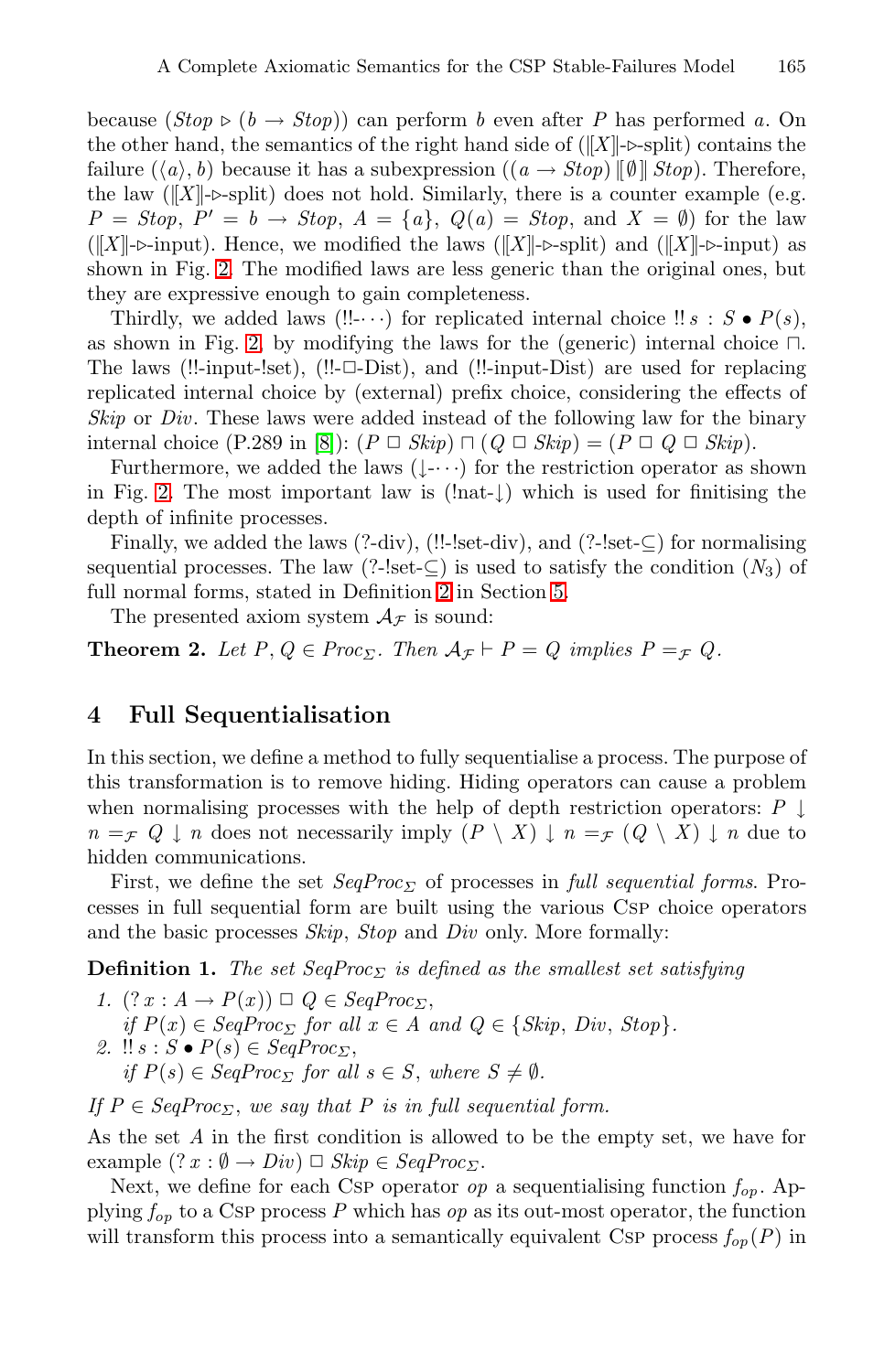$$
(Pr)_{seq} = (? x : 0 → Div) ∎ Pr
$$
\n
$$
a →_{seq} P_1 = (? x : \{a\} → P_1) ∩ Stop
$$
\n
$$
? x : A →_{seq} P(x) = (? x : A → P(x)) ∩ Stop
$$
\n
$$
? x : A →_{seq} P(x) = (? x : A → P(x)) ∩ Stop
$$
\n
$$
1. s : S →_{seq} P'(s) = \{ (Div)_{seq} : S = 0
$$
\n
$$
P_1 ∩_{seq} P_2 = !nat n : \{0, 1\} → (if (n = 0) then P_1 else P_2)
$$
\n
$$
P_1 ∩_{seq} P_2 = !nat n : \{0, 1\} → (if (n = 0) then P_1 else P_2)
$$
\n
$$
P_1 ∩_{seq} P_2 = !nst s : S₂ → (R_1 ∪_{seq} R_2'(s))
$$
\n
$$
R_1 ∪_{seq} P_2 = !nst s : S₂ → (R_1 ∩_{seq} R_2'(s))
$$
\n
$$
R_1 ∃_{seq} P_2 = !nst s : S₂ → (R_1 ∆_{seq} R_2(s))
$$
\n
$$
1. if (Q = A) then P_1'(x) else P_2'(x)
$$
\n
$$
1. if (Q = A) then P_1'(x) else P_2'(x)
$$
\n
$$
1. if (Q = B) in V Q_2 = D in) then Skip
$$
\n
$$
P_1 ∼_{seq} P_2 = (P_1 ∩_{seq} (Stop) )_{seq} ∩_{seq} P_2
$$
\n
$$
P_1 ∩_{seq} P_2 = !nst s : S₂ → (R_1 || X ||_{seq} P_2)
$$
\n
$$
P_1 || X ||_{seq} P_2 = !nst s : S₂ → (R_1 || X ||_{seq} R_2'(s))
$$
\n
$$
R_1 || X ||_{seq} P_2 = !nst s : S₂ → (R_1 || X ||_{seq} R_2'(s))
$$
\n
$$
R_1 || X ||_{seq} P_2 = !nst s : S₂ → (R_1 || X ||_{seq} R_2'(s))
$$
\n
$$
R_1 || X ||_{seq} R_2 = !nst s : (R_1 || X ||_{
$$

<span id="page-8-0"></span>**Fig. 3.** Sequentialising functions (part)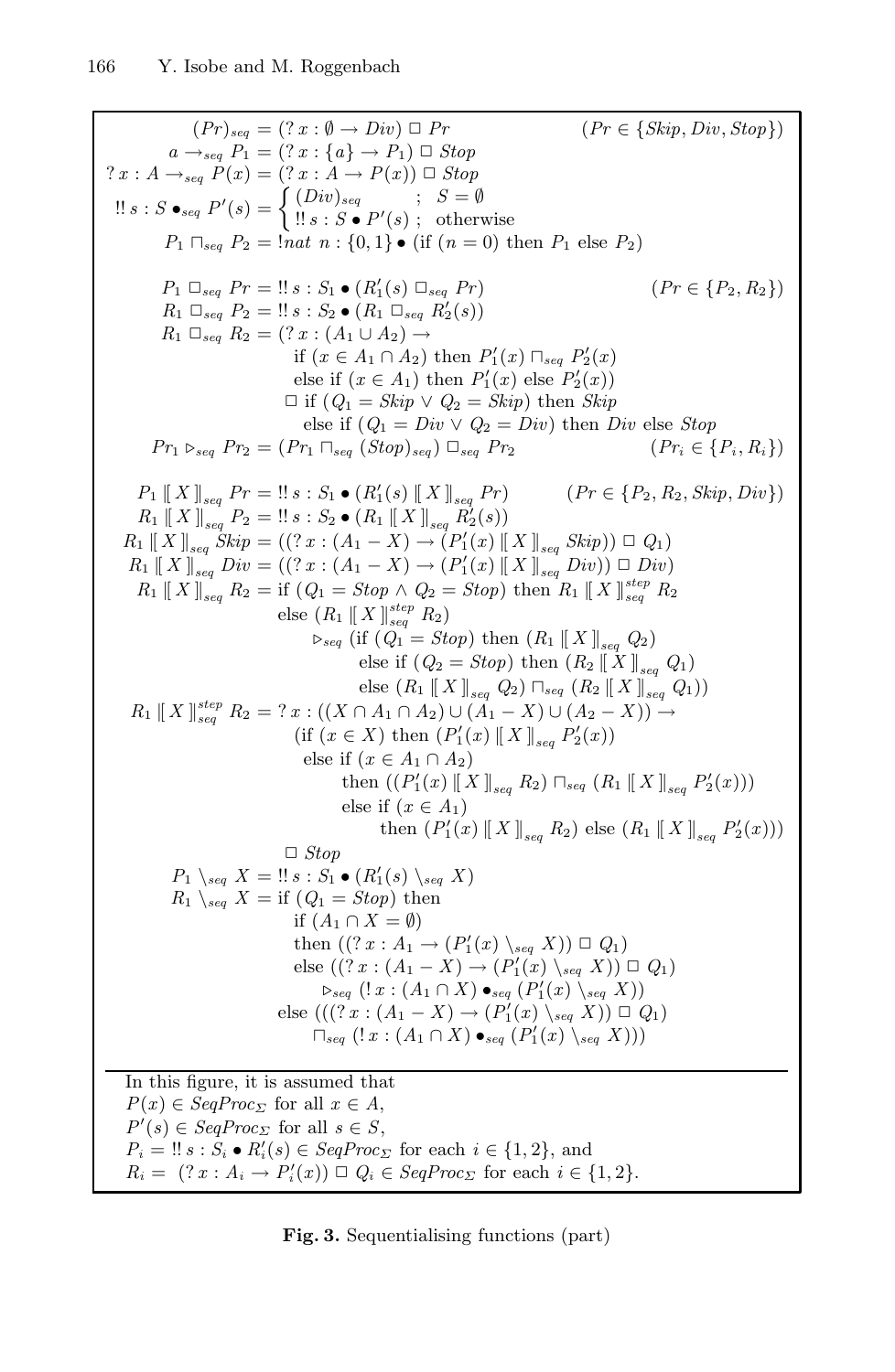full sequential form, provided its subprocesses are already in full sequential form. Here, we actually prove a stronger proposition, namely  $A_{\mathcal{F}} \vdash P = f_{op}(P)$ . For example, we have  $\mathcal{A}_{\mathcal{F}} \vdash P \parallel X \parallel Q = f_{par}(P \parallel X \parallel Q)$ , which according to The-orem [2](#page-7-1) implies  $P \parallel X \parallel Q =_{\mathcal{F}} f_{par}(P \parallel X \parallel Q)$ , and  $f_{par}(P \parallel X \parallel Q) \in SeqProc_{\Sigma}$ for  $P, Q \in \text{SeqProc}_{\Sigma}$ . For convenience, we use infix notation to write the functions  $f_{op}$ , for example we write  $P[[X]]_{seq} Q$  instead of  $f_{par}(P[[X]] Q)$ . Note the inductive structure of the sequentialising functions presented in Fig. [3.](#page-8-0)

Finally, we define an overall sequentialisation function  $Seq : Proc_{\Sigma} \Rightarrow SeqProc_{\Sigma}$ inductively on the syntactic structure of processes:

$$
Seq(P) = (P)_{seq} \qquad (P \in \{Skip, Div, Stop\})
$$
  
\n
$$
Seq(a \rightarrow P) = a \rightarrow_{seq} Seq(P)
$$
  
\n
$$
Seq(?x : A \rightarrow P(x)) = ?x : A \rightarrow_{seq} Seq(P(x))
$$
  
\n
$$
Seq(P \oplus Q) = Seq(P) \oplus_{seq} Seq(Q) \qquad (\oplus \in \{\Box, \Box, [[X]], \Box\})
$$
  
\n
$$
Seq(!!s : S \bullet P(s)) = !!s : S \bullet_{seq} Seq(P(s)) \qquad \cdots
$$

For this function Seq, Theorem [3](#page-9-2) holds:

<span id="page-9-2"></span>**Theorem 3.**  $Seq(P) \in SeqProc_{\Sigma}$  and  $A_{\mathcal{F}} \vdash P = Seq(P)$  for all  $P \in Proc_{\Sigma}$ .

*Proof sketch.* First we show that each sequentialising function  $f_{op}$  indeed sequentialises processes, e.g., if  $P, Q \in SeqProc_{\Sigma}$  then  $\mathcal{A}_{\mathcal{F}} \vdash P \parallel X \parallel Q = P \parallel X \parallel_{seq} Q$ and  $P[[X]]_{seq} Q \in \text{SeqProc}_{\Sigma}$ , by induction on the structures of full sequential forms P and Q. Equality can often be derived by using the distributive-laws and step-laws taking into account the special role of *Skip* and *Div*. From this, the result on  $Seq(P)$  follows easily.  $\square$ 

#### <span id="page-9-0"></span>**5 Full Normalisation**

Semantically equivalent processes  $P = \mathcal{F}$  Q in full sequential form can still be different syntactically: Let  $A \neq B$  and  $R(x, y) = (x \rightarrow_{seq} y \rightarrow_{seq} (skip)_{seq}).$ Then  $x : A \bullet_{\text{seq}} (y : B \bullet_{\text{seq}} R(x, y)) \neq x : B \bullet_{\text{seq}} (y : A \bullet_{\text{seq}} R(y, x))$ , are both in full sequential form, although the two processes have the same semantics; semantically it does not matter in which order the selector sets are defined. Therefore, the next step is to study normalisation.

<span id="page-9-1"></span>First, we define a new full normal form, which differs slightly from the full normal form for finite processes presented in [\[8\]](#page-14-1):

**Definition 2.** A process  $P \in Proc_{\Sigma}$  is said to be in full normal form if and only if P has the form  $((?x : A \rightarrow P(x)) \square Q) \square$  (!set  $X : \mathcal{X} \bullet (?x : X \rightarrow Div)$ ) and the following four conditions  $(N_1),\ldots,(N_4)$  are satisfied:  $(N_1)$  for all x, if  $x \in A$ then  $P(x)$  is already in full normal form else  $P(x)$  is  $Div^5$  $Div^5$ ,  $(N_2) \cup \mathcal{X} \subseteq A$ ,  $(N_3) \quad \forall X. ((\exists X_0 \in \mathcal{X}, X_0 \subseteq X \subseteq A) \Rightarrow X \in \mathcal{X}), \text{ and } (N_4) \quad Q \in \{ \text{skip, Div} \}.$ The set of full normal forms is denoted by NormProc $_{\Sigma}$ .

<span id="page-9-3"></span><sup>&</sup>lt;sup>5</sup> ?  $x : A \to P(x) = \mathcal{F}$  ?  $x : A \to Q(x)$  implies  $P(x) = \mathcal{F} Q(x)$  for all  $x \in A$ . However, for  $x \in \Sigma \backslash A$  we do not necessarily have  $P(x) =_{\mathcal{F}} Q(x)$ . Since  $P(x)$  and  $Q(x)$  are total functions over  $\Sigma$ , for values outside of A we need to fix them to some constant as, e.g., Div in order to obtain uniqueness.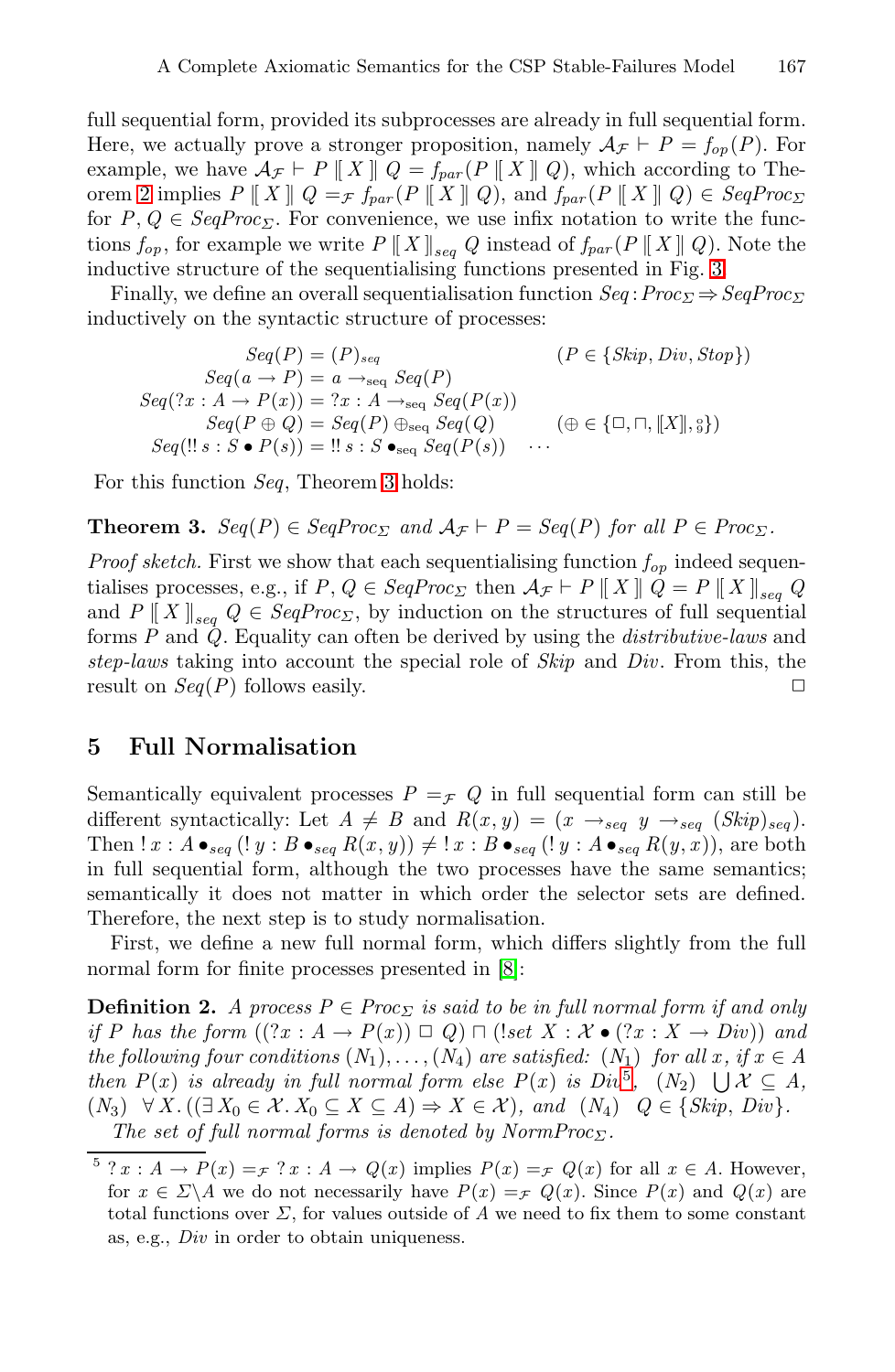Our definition [2](#page-9-1) differs from [\[8\]](#page-14-1) only in condition  $(N_3)$ . [8] requires all elements of  $X$  to be incomparable. In fact, if  $X$  is *finite*, we can replace our set  $X$  in the full normal form by the incomparable set  $\{\bigcap\{X_0 \in \mathcal{X} \mid X_0 \subseteq X\} \mid X \in \mathcal{X}\}\$ without changing the semantics of the process. However, if  $\mathcal X$  is *infinite*, the semantics may change:  $\bigcap \{X_0 \in \mathcal{X} \mid X_0 \subseteq X\}$  is not always contained in X. Therefore, we require  $(N_3)$  instead of incomparability.

<span id="page-10-0"></span>Next we prove that for processes in  $NormProc_{\Sigma}$  syntactic and semantic equality are the same:

**Theorem 4.** For all  $P, Q \in \text{NormProc}_{\Sigma}, P =_{\mathcal{F}} Q$  if and only if  $P = Q$ .

*Proof.* Almost identical to the proof presented in [\[8\]](#page-14-1).  $\Box$ 

While for every *finitely* nondeterministic process  $P$  with a finite alphabet, there is a process  $P'$  in full normal form such that  $P = \mathcal{F} P'$ , this does not hold for infinitely nondeterministic processes with an arbitrary alphabet as follows.

**Theorem 5.** There exist  $P \in Proc_{\Sigma}$  with  $P \neq_{\mathcal{F}} P'$  for all  $P' \in NormProc_{\Sigma}$ .

*Proof.* Consider the process  $Loop_a := (Fix~fun_a)(A)$  with  $fun_a(f)(A) := a \rightarrow$  $f(A)$ , thus,  $Loop_a$  satisfies the equation  $Loop_a =_{\mathcal{F}} a \rightarrow Loop_a$ . Note that (Fix  $fun_a$ ) is expressed by infinite nondeterminism over Nat. Assume there exists some  $P' \in NormProc_{\Sigma}$  with  $Loop_a =_{\mathcal{F}} P'$ . Define

$$
P'' := ((? x : \{a\}) \rightarrow (if (x = a) then P' else Div)) \square Div)
$$

$$
\square (!set X : \{\{a\}\} \bullet (? x : X \rightarrow Div))
$$

Consequently  $P' \neq P''$ . On the other hand, we can prove that  $P'' \in NormProc_{\Sigma}$ and  $P' = \mathcal{F} P''$  — contradiction to Theorem [4.](#page-10-0)

To deal with this weakness, we define an extended full normal form.

**Definition 3.** A process  $P$  is in extended full normal form iff  $P$  is of the form  $\text{ln}at\ n \bullet P'(n)$ , where the processes  $P'(n)$  are in full normal form and  $P'(n) =_{\mathcal{F}}$  $P \downarrow n$  for all  $n \in Nat$ . We denote the set of extended full normal forms by  $XNormProc_{\Sigma}$ .

The extended full normal form consists of an infinite nondeterministic choice between a family of fully normalised processes  $P(n)$ , where the depth of the processes  $P(n)$  is restricted to n by the restriction operator  $\downarrow$ .

First we give an example of extended full normal form of an infinite process.

*Example 1.* For  $n \in Nat$  define the process  $Inc(n)$  as  $(Fix \, fun_{inc})(n)$  with  $fun_{inc}(f)(n) := \text{Ind } m : GT(n) \bullet m \to f(m) \text{ and } GT(n) = \{m \mid n < m\}.$  $Inc(n)$  produces a sequence of natural numbers  $\geq n$  where the increment is nondeterministically chosen. Let  $Ninc(n)$  be the process  $!nat \, i \bullet Ninc(i, n)$  with

 $Ninc(0, n) := (Div)_{norm}$  $Ninc(i + 1, n) := ((? m : GT(n) \rightarrow (if (n < m) then Nine(i, m) else Div)) \square Div)$  $\sqcap (\text{Set } N : \{ N \mid N \neq \emptyset, N \subseteq GT(n) \} \bullet (? m : N \to Div))$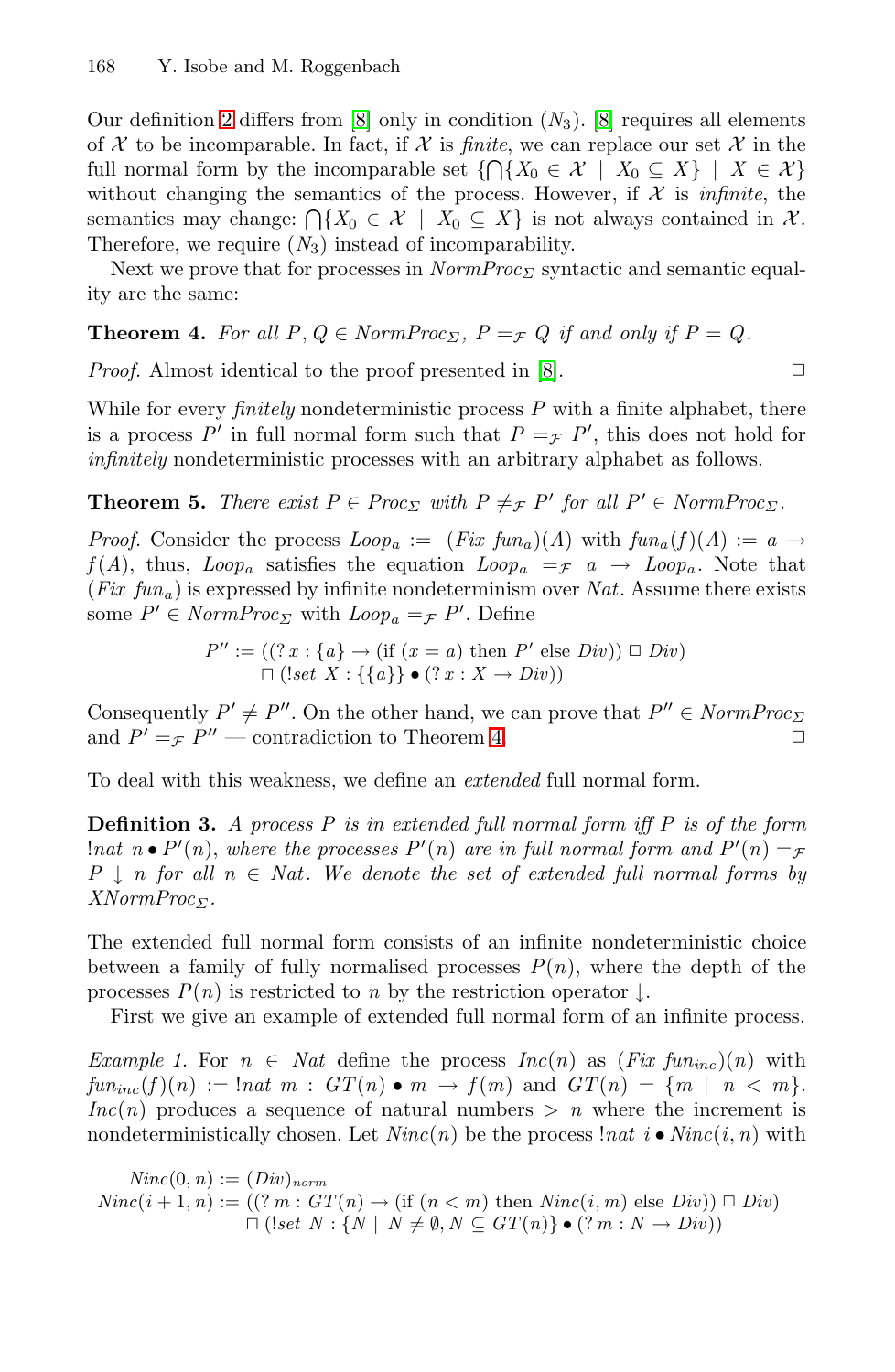$\mathit{!!s} : S \bullet_{norm}^{(0)} P(s) = (Div)_{norm}$  $\lim_{s \to \infty} S \bullet_{norm}^{(n+1)} P(s) = ((?x : A' \to$ if  $(x \in A')$  then  $(!!s : \{s \in S \mid x \in A(s)\}\bullet_{norm}^{(n)} P'(s,x))$ else Div)  $□$  if (∃ s ∈ S. $Q(s) =$  Skip) then Skip else Div)  $\sqcap$  !set  $X : (complete(A', \mathcal{X}')) \bullet (?x : X \to Div)$ where  $(Div)_{norm} = ((?x : \emptyset \rightarrow Div) \square Div) \sqcap (!set X : \emptyset \bullet (?x : X \rightarrow Div)),$  $complete(A', \mathcal{X}') = \{X \mid \exists X_0 \in \mathcal{X}' \colon X_0 \subseteq X \subseteq A'\},\$  $\forall s \in S$ .  $P(s) = ((?x : A(s) \rightarrow P'(s, x)) \square Q(s)) \square$  $(!set X : \mathcal{X}(s) \bullet (?x : X \rightarrow Div)) \in NormProc_{\Sigma},$  $A' = \bigcup \{A(s) \mid s \in S\},\$ and  $\mathcal{X}' = \bigcup \{\mathcal{X}(s) \mid s \in S\}.$ 



<span id="page-11-0"></span>Here,  $(Div)_{norm}$  is the full normal form of Div as defined in Fig. [4.](#page-11-0) Ninc(n) =  $\tau$  $Inc(n)$  and  $Ninc(n) \in XNormProc_{Nat}.$ 

<span id="page-11-2"></span>Next we prove that for processes in  $XNormProc_{\Sigma}$  syntactic and semantic equality are the same:

**Theorem 6.** For all  $P, Q \in XNormProc_{\Sigma}, P =_{\mathcal{F}} Q$  if and only if  $P = Q$ .

*Proof.* Let  $P, Q \in XNormProc_{\Sigma}$  and  $P =_{\mathcal{F}} Q$ . Thus, for some P' and Q',  $P = \text{ln}at n \bullet P'(n)$  and  $Q = \text{ln}at n \bullet Q'(n)$ . Further, for all n,  $P'(n) =_{\mathcal{F}} P \downarrow$  $n = \mathcal{F} \ Q \downarrow n = \mathcal{F} \ Q'(n)$ . Thus,  $P'(n) = Q'(n)$  by Theorem [4.](#page-10-0) Hence,  $P = Q$ .  $\Box$ 

Then we define a function that transforms processes of the form  $!! s : S \bullet P(s)$ into full normal form, see Fig. [4.](#page-11-0) Note that the function  $\mathsf{II} s : S \bullet_{norm}^{(n)} P(s)$  is defined inductively on  $n$  (and not on the process structure). The reason for this is that structural induction on processes is not possible over a family of processes  $P(s)$ . The following lemma shows that our transformation up to depth n indeed yields a process in full normal form and is semantics preserving:

<span id="page-11-1"></span>**Lemma 1.** If  $P(s) \in NormProc_{\Sigma}$  for all  $s \in S$ , then for any n,  $!! s : S \bullet_{norm}^{(n)}$  $P(s) \in \text{NormProc}_{\Sigma}, \text{ and } \mathcal{A}_{\mathcal{F}} \vdash (!! s : S \bullet P(s)) \downarrow n =!! s : S \bullet_{norm}^{(n)} P(s)$ .

*Proof sketch.* By induction on n. The transformation by  $A_{\mathcal{F}}$  is established in three steps: (1) for the first subexpression  $((?x : A(s) \rightarrow P(s,x)) \square Q(s))$  of  $P(s)$ , the nondeterminism over S can be rewritten to (external) prefix choice by  $(!!-input-!set), (!!-□-Dist), and (!!-input-Dist). (2) for the second subexpression$  $($ !set  $X : \mathcal{X}(s) \bullet (? x : X \to Div) )$  of  $P(s)$ , the two nondeterminism by S and  $\mathcal{X}(s)$ can be rewritten to one nondeterminism by  $(!!$ -lset-div). (3) Finally,  $(?\text{-}!set-\subset)$ is applied for replacing  $\mathcal{X}'$  by complete $(A', \mathcal{X}'')$ ).  $\qquad \qquad \Box$ 

Finally, for each  $n \in Nat$  we define a function  $Norm_{(n)}(P)$  inductively on the structure of P, see Fig. [5.](#page-12-0) The following lemma shows that the function  $Norm_{(n)}$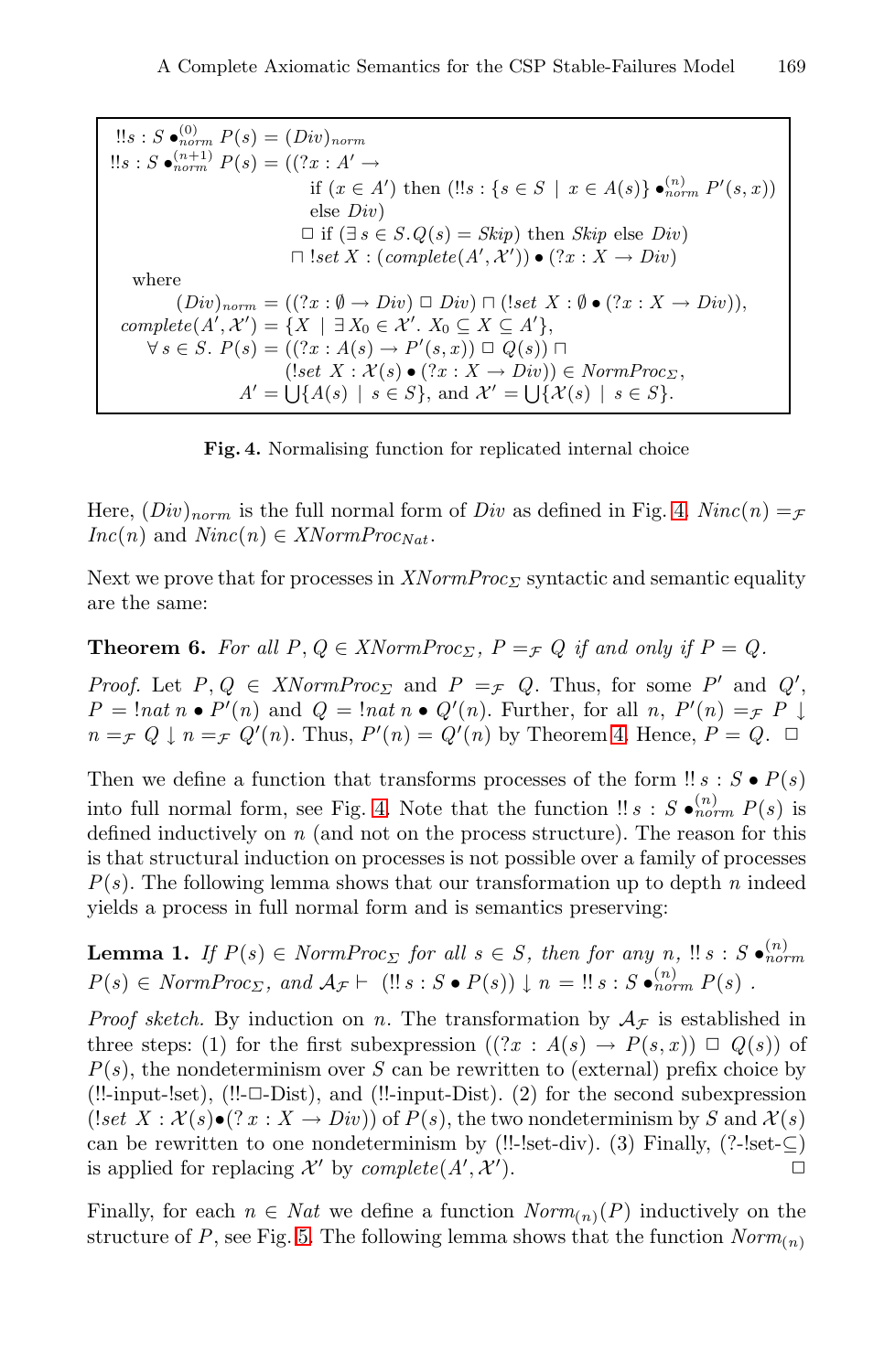$Norm_{(0)}(Pr) = (Div)_{norm}$  ( $Pr \in SeqProc_{\Sigma}$ )  $Norm_{(n+1)}(P) = \text{!! } s : S \bullet_{norm}^{(n+1)} Norm_{(n+1)}(R'(s))$  $Norm_{(n+1)}(R) = (?x : A \rightarrow (if x : A \text{ then } Norm_{(n)}(P'(x)) \text{ else } Div)$  $\Box$  (if  $(Q = Skip)$  then *Skip* else *Div*))  $\Box$  (!set X : (if  $Q = Stop$  then  $\{A\}$  else  $\emptyset$ ) •  $(?x : X \rightarrow Div))$ where  $P = \text{!! } s : S \bullet R'(s) \in \text{SeqProc}_{\Sigma}$ ,  $R = ((?x : A \rightarrow P'(x)) \square Q) \in SeqProc_{\Sigma},$ 

<span id="page-12-0"></span>**Fig. 5.** Normalising function

<span id="page-12-1"></span>transforms a process in full sequential forms whose depth is restricted to  $n$  into full normal form.

**Lemma 2.** Let  $P \in \text{SeqProc}_{\Sigma}$ . Then for any n,  $\text{Norm}_{(n)}(P) \in \text{NormProc}_{\Sigma}$  and  $\mathcal{A}_{\mathcal{F}}\vdash P\downarrow n = Norm_{(n)}(P).$ 

Proof sketch. By induction on the structure of the full sequential form P. If P has the form  $!! s : S \bullet R'(s)$ , it can be normalised by Lemma [1.](#page-11-1) Otherwise, P is of the form  $(?x:A \rightarrow P'(x)) \square Q$ . If  $Q \neq Stop$  then it can be transformed to a full normal form by  $(\Box$ -unit) and  $(!!$ -emptyset), otherwise by  $(?\text{-div})$ .

With the function XNorm defined as

<span id="page-12-2"></span>
$$
XNorm(P) = !nat \space n \bullet (Norm_{(n)}(Seq(P))),
$$

we finally obtain the expected theorem:

**Theorem 7.** Let  $P \in Proc_{\Sigma}$ . Then,  $XNorm(P) \in XNormProc_{\Sigma}$  and  $A_{\mathcal{F}}$  $P = XNorm(P).$ 

*Proof sketch.* By the law ( $\text{lnat-}\downarrow$ ), Theorem [3,](#page-9-2) and Lemma [2,](#page-12-1)  $\mathcal{A}_{\mathcal{F}} \vdash P = \text{lnat } n \bullet$  $(P \downarrow n) =$ !nat  $n \bullet (Seq(P) \downarrow n) =$ !nat  $n \bullet (Norm_{(n)}(Seq(P))) = XNorm(P),$ and for all n,  $Norm_{(n)}(Seq(P)) =_{\mathcal{F}} XNorm(P) \downarrow n$ .

From this follows as a corollary that the axiom system  $A_{\mathcal{F}}$  is sound and complete for stable-failures equivalence.

**Corollary 1.** Let  $P, Q \in Proc_{\Sigma}$ . Then,  $A_{\mathcal{F}} \vdash P = Q$  if and only if  $P =_{\mathcal{F}} Q$ .

*Proof.* By Theorems [2,](#page-7-1) [6,](#page-11-2) and [7](#page-12-2)  $\Box$ 

At the end of this section, we give an example to show how to normalise divergent infinite processes by the axiom system  $A_{\mathcal{F}}$ .

*Example 2.* We normalise the divergent infinite process  $(Fix \ count)(0)$  by  $\mathcal{A}_{\mathcal{F}}$ , where the function *count* ::  $(Nat \Rightarrow Proc_{Nat}) \Rightarrow (Nat \Rightarrow Proc_{Nat})$  is defined as:

$$
count(f)(n) := (n \rightarrow f(n+1)) \setminus \{n\}
$$

The process  $(Fix \ count)(0)$  increases the natural number n from the initial value 0 – which is hidden to the outside world. For  $(Fix \ count)(0)$ , we can for example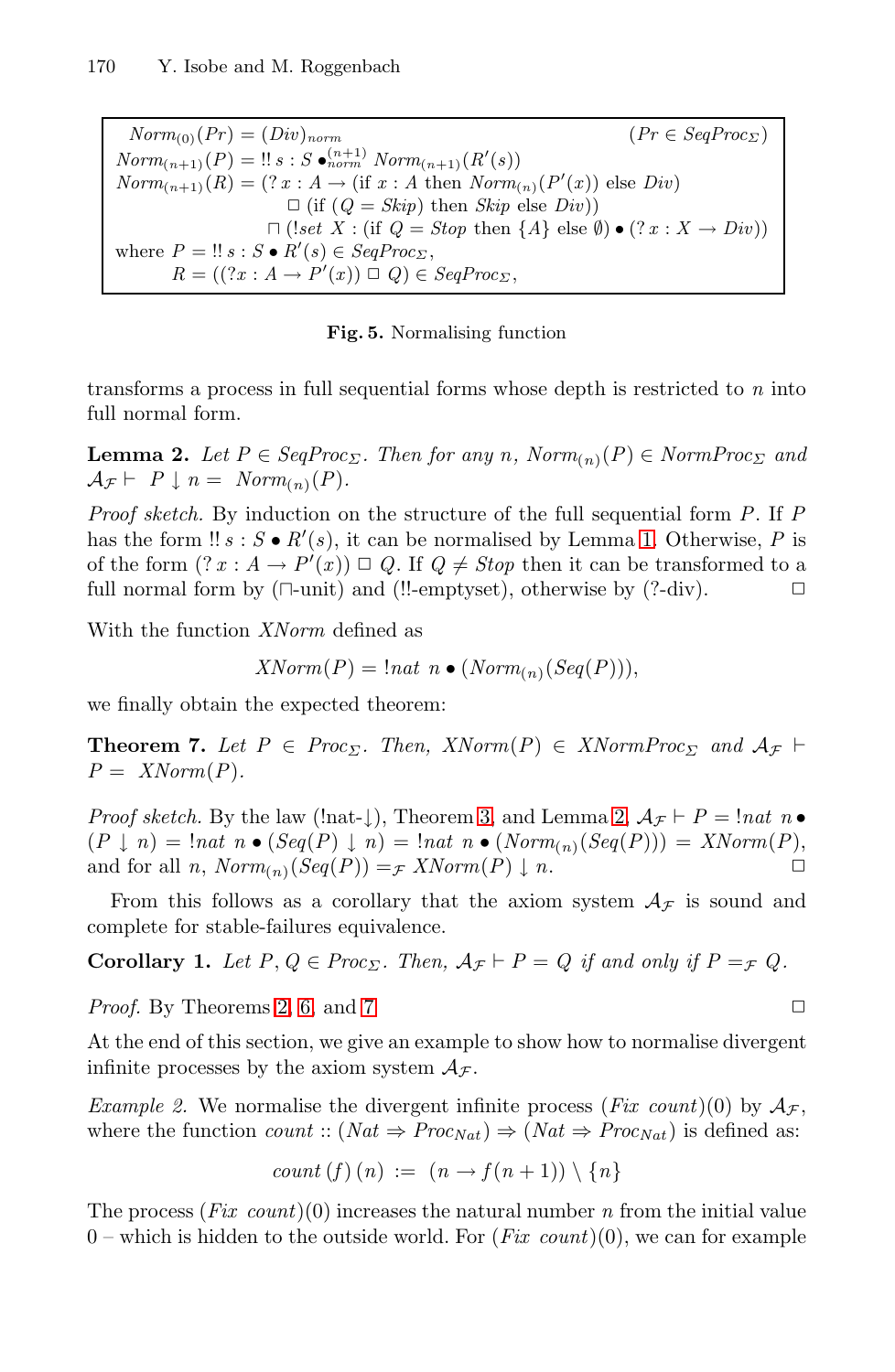prove the equality:  $(Fix \ count)(0) = f(0 \rightarrow (1 \rightarrow (Fix \ count)(2)) \setminus \{1\}) \setminus \{0\}.$ To do so, first expand the fixed point by the law (Tarski-fix),

$$
\mathcal{A}_{\mathcal{F}} \vdash (Fix \ count)(0) = !nat \ n \bullet ((count^{(n)}(\lambda y. Div))(0))
$$

Next, we show by induction on n that  $\mathcal{A}_{\mathcal{F}} \vdash count^{(n)}(\lambda y, Div)(m) = Div$  for all n, m. The base case  $(n = 0)$  is trivial because  $A_{\mathcal{F}} \vdash count^{(0)}(\lambda y, Div)(m) =$  $(\lambda y. Div)(m) = Div.$  The induction case  $(n + 1)$  is proven as follows:

$$
A_{\mathcal{F}} \vdash count^{(n+1)}(\lambda y. Div)(m)
$$
  
= count(count<sup>(n)</sup>(\lambda y. Div))(m)  
= (m \rightarrow (count<sup>(n)</sup>(\lambda y. Div))(m + 1)) \setminus \{m\}  
= (m \rightarrow Div) \setminus \{m\}  
= (? x : \emptyset \rightarrow (Div \setminus \{m\})) \triangleright (! x : \{m\} \bullet (Div \setminus \{m\})) \tby (hide-step)  
= Stop \triangleright (! x : \{m\} \bullet (Div \setminus \{m\}))  
= ! x : \{m\} \bullet Div  
= Div \tby (unit-laws)  
by (1!-const)  
by (1!-const)

Finally, since  $\mathcal{A}_{\mathcal{F}} \vdash Div = (Div)_{norm} \in NormProc_{\Sigma}$ , we have

$$
\mathcal{A}_{\mathcal{F}} \vdash (Fix \ count)(0) = !nat \ n \bullet (Div)_{norm} \in XNormProc_{\Sigma},
$$

where  $(Div)_{norm}$  given in Fig. [4](#page-11-0) and !nat  $n \bullet (Div)_{norm}$  are the full normal form and the extended full normal form of  $Div$ , respectively.  $\Box$ 

#### **6 Verification by CSP-Prover**

The tool Csp-Prover [\[3](#page-14-9)[,4\]](#page-14-4) provides a deep encoding of Csp in the generic theorem prover Isabelle [\[7\]](#page-14-10). Csp-Prover contains fundamental theorems such as fixed point theorems on complete metric spaces and complete partial order, the definitions of Csp syntax and semantics, and many Csp-laws and semi-automatic proof tactics for verification of refinement relation. Therefore, Csp-Prover can be used for

- 1. Verification of infinite state systems. For example, we applied Csp-Prover to verify a part of the specification of the EP2 system, which is a new industrial standard of electronic payment systems, see [\[4\]](#page-14-4).
- 2. Establishing new theorems on Csp. For example, Csp-Prover assisted us in proving the theorems given in this paper.

All proofs (including the examples) given in this paper have been verified by Csp-Prover. However, Csp-Prover also implements the axiom system  $\mathcal{A}_{\mathcal{F}}$ , besides the verification of this paper. Therefore, it is possible to prove the stablefailures equivalence over processes by syntactical rewriting with Csp-Prover.

In Isabelle, theorems, together with definitions and proof-scripts needed for their proof, can be stored in *theory-files*. Currently, CSP-Prover consists of three packages of theory-files: CSP, CSP T, and CSP F. The package CSP is the reusable part independent of specific Csp models. For example, it contains fixed point theorems on cms and cpo, and the definition of CSP syntax. The packages CSP T and CSP F are instantiated parts for the traces model and the stable failures model.